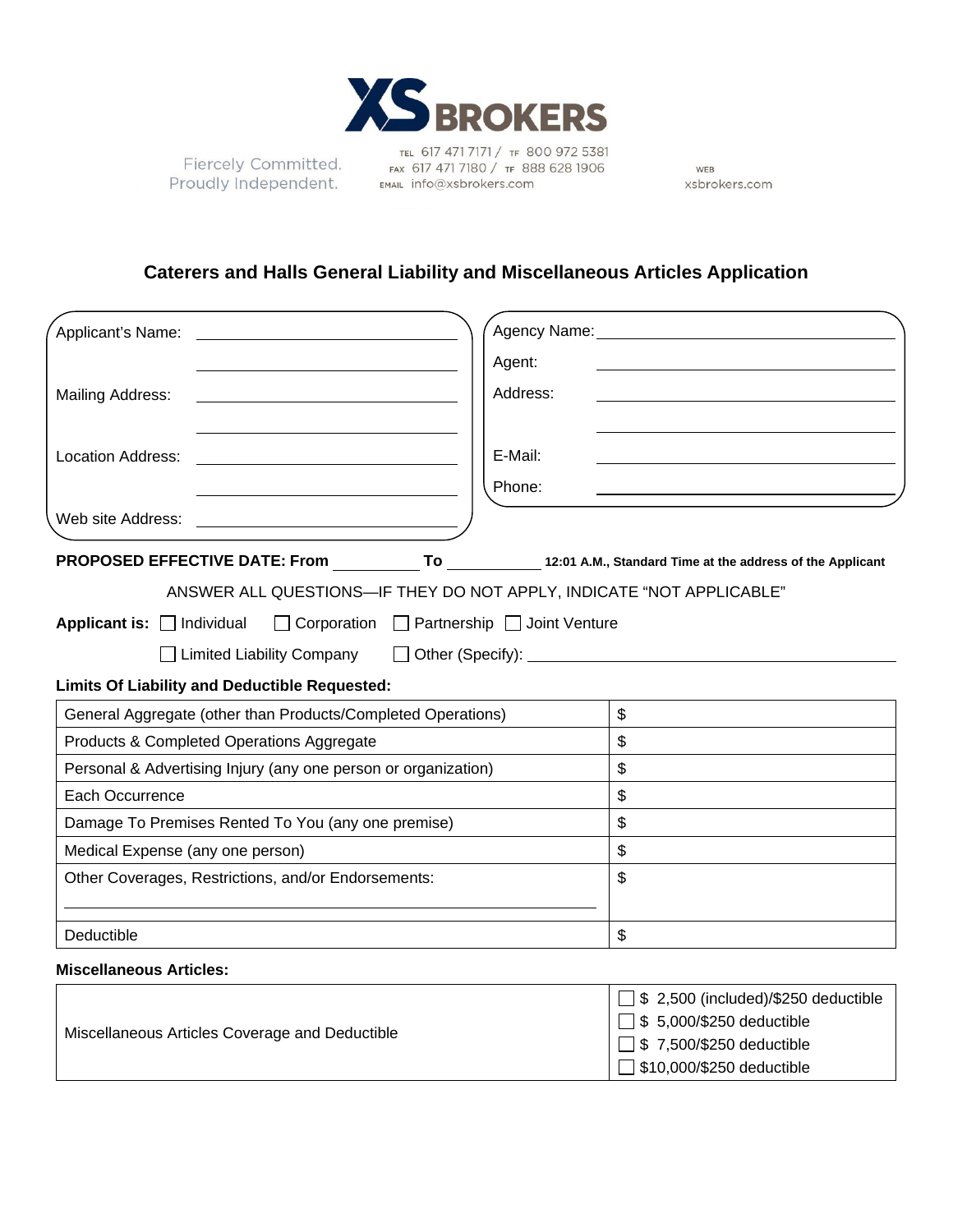| 1.  |                                                                                                           |                                                                 |                                                                             |               |                                 |      |
|-----|-----------------------------------------------------------------------------------------------------------|-----------------------------------------------------------------|-----------------------------------------------------------------------------|---------------|---------------------------------|------|
| 2.  |                                                                                                           |                                                                 |                                                                             |               |                                 |      |
| З.  |                                                                                                           |                                                                 |                                                                             |               |                                 |      |
|     | 4. Payroll:<br><b>Number of Employees:</b>                                                                | <u> 1989 - Johann Stoff, fransk politik (</u>                   | Food receipts:<br><b>Liquor receipts:</b><br><b>Miscellaneous receipts:</b> |               |                                 |      |
| 5.  | Give percentage of operations for the following:                                                          |                                                                 |                                                                             |               |                                 |      |
|     | Airline industry:                                                                                         | ____% Conventions: _____% Meetings:                             |                                                                             | $\frac{9}{6}$ |                                 |      |
|     | Off-shore Gas/Oil Rigs: _____% Parties: _______% Ships: _______%                                          |                                                                 |                                                                             |               |                                 |      |
|     | Sporting events:                                                                                          | _____% Weddings: _______% Other—Describe: _____________________ |                                                                             |               |                                 | $\%$ |
| 6.  |                                                                                                           |                                                                 |                                                                             |               |                                 |      |
|     |                                                                                                           |                                                                 |                                                                             |               |                                 |      |
| 7.  |                                                                                                           |                                                                 |                                                                             |               |                                 |      |
| 8.  |                                                                                                           |                                                                 |                                                                             |               |                                 |      |
| 9.  |                                                                                                           |                                                                 |                                                                             |               |                                 |      |
| 10. |                                                                                                           |                                                                 |                                                                             |               |                                 |      |
| 11. | Number of sandwich/catering or ice cream trucks: ________________________________                         |                                                                 |                                                                             |               | Limits: _______________________ |      |
|     | If yes:                                                                                                   |                                                                 |                                                                             |               |                                 |      |
| 13. |                                                                                                           |                                                                 |                                                                             |               |                                 |      |
| 14. | Where is food prepared? $\Box$ Commercial kitchen $\Box$ Other If other, please provide complete details: |                                                                 |                                                                             |               |                                 |      |
| 15. |                                                                                                           |                                                                 |                                                                             |               |                                 |      |
| 16. |                                                                                                           |                                                                 |                                                                             |               |                                 |      |
| 17. |                                                                                                           |                                                                 |                                                                             |               |                                 |      |
| 18. |                                                                                                           |                                                                 |                                                                             |               |                                 |      |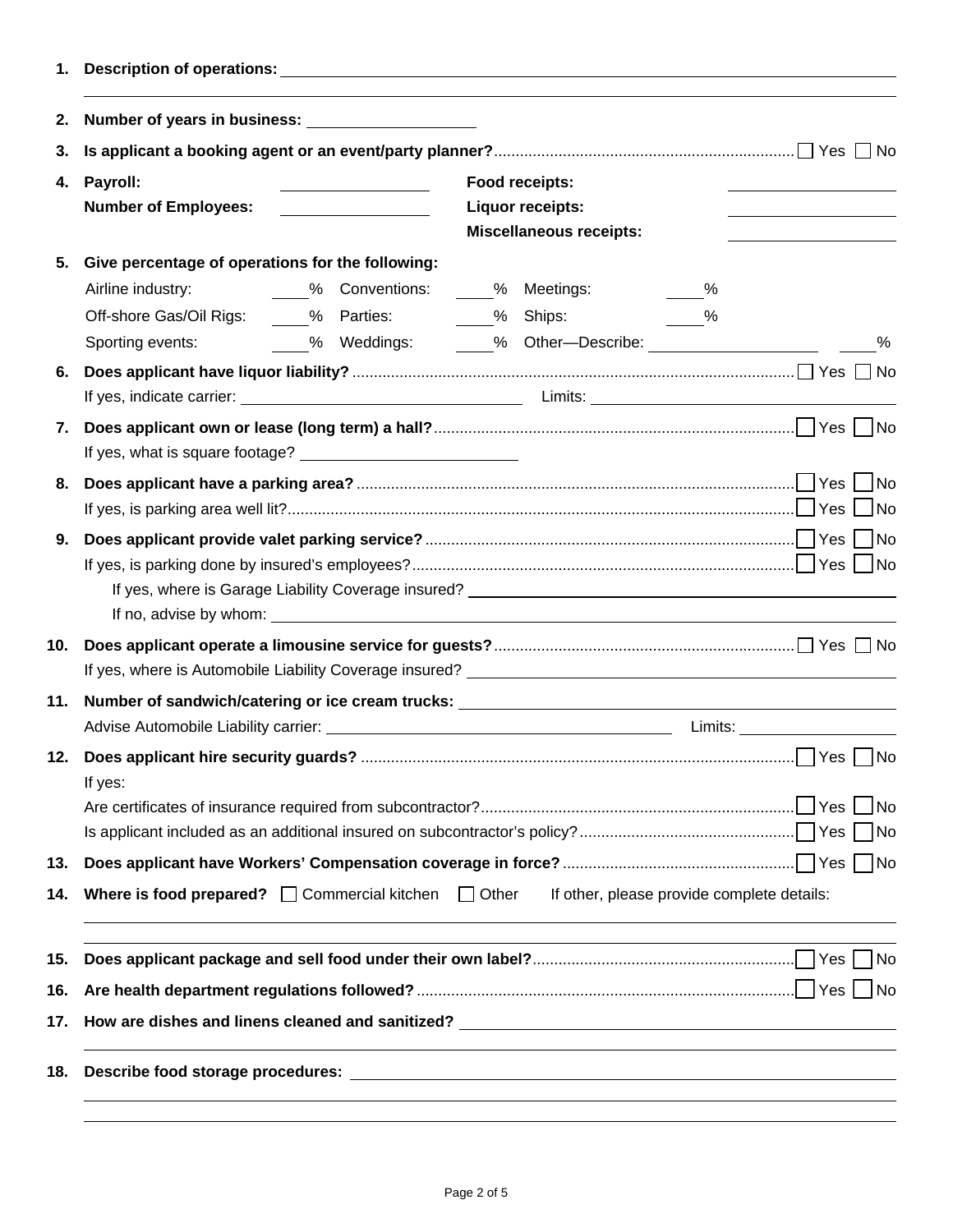| 19. |    |                                                                                                                     |                      |
|-----|----|---------------------------------------------------------------------------------------------------------------------|----------------------|
| 20. |    | <b>Equipment:</b>                                                                                                   |                      |
|     |    | Are any of the following used?                                                                                      |                      |
|     |    |                                                                                                                     |                      |
|     |    | <b>Barricades</b>                                                                                                   | Portable restrooms   |
|     |    | Dance floors                                                                                                        | $\Box$ Space heaters |
|     |    | $\Box$ Folding chairs/tables                                                                                        | ∣ Tents              |
|     |    | □ Grills (electric, gas, LPG) (describe: _____________________) □ Tiki torches/live flames                          |                      |
| 21. |    |                                                                                                                     | 1No                  |
|     |    |                                                                                                                     |                      |
| 22. |    |                                                                                                                     | 1No                  |
|     |    | If yes:                                                                                                             |                      |
|     | а. |                                                                                                                     |                      |
|     | b. |                                                                                                                     |                      |
|     | c. | Are all subcontractors required to carry General Liability and Workers Compensation Insurance? $\Box$ Yes $\Box$ No |                      |
|     |    |                                                                                                                     |                      |
|     | d. |                                                                                                                     |                      |
|     | е. |                                                                                                                     |                      |
|     | f. |                                                                                                                     |                      |
|     |    |                                                                                                                     |                      |
|     |    |                                                                                                                     |                      |

### **23. Additional Insured Information:**

| <b>Name</b> | <b>Address</b> | <b>Interest</b> |
|-------------|----------------|-----------------|
|             |                |                 |
|             |                |                 |
|             |                |                 |

## **24. Schedule Of Hazards:**

| Loc.<br>No. | <b>Classification Description</b> | Class.<br>Code | <b>Exposure</b> | <b>Premium Basis</b><br>(s) Gross Sales<br>(p) Payroll<br>(a) Area<br>(c) Total Cost<br>(t) Other |
|-------------|-----------------------------------|----------------|-----------------|---------------------------------------------------------------------------------------------------|
|             |                                   |                |                 |                                                                                                   |
|             |                                   |                |                 |                                                                                                   |
|             |                                   |                |                 |                                                                                                   |
|             |                                   |                |                 |                                                                                                   |
|             |                                   |                |                 |                                                                                                   |

# **25. During the past three years, has any company canceled, declined or refused similar insurance to the applicant?** (Not applicable to Missouri applicants) .......................................................................... Yes No If yes, explain: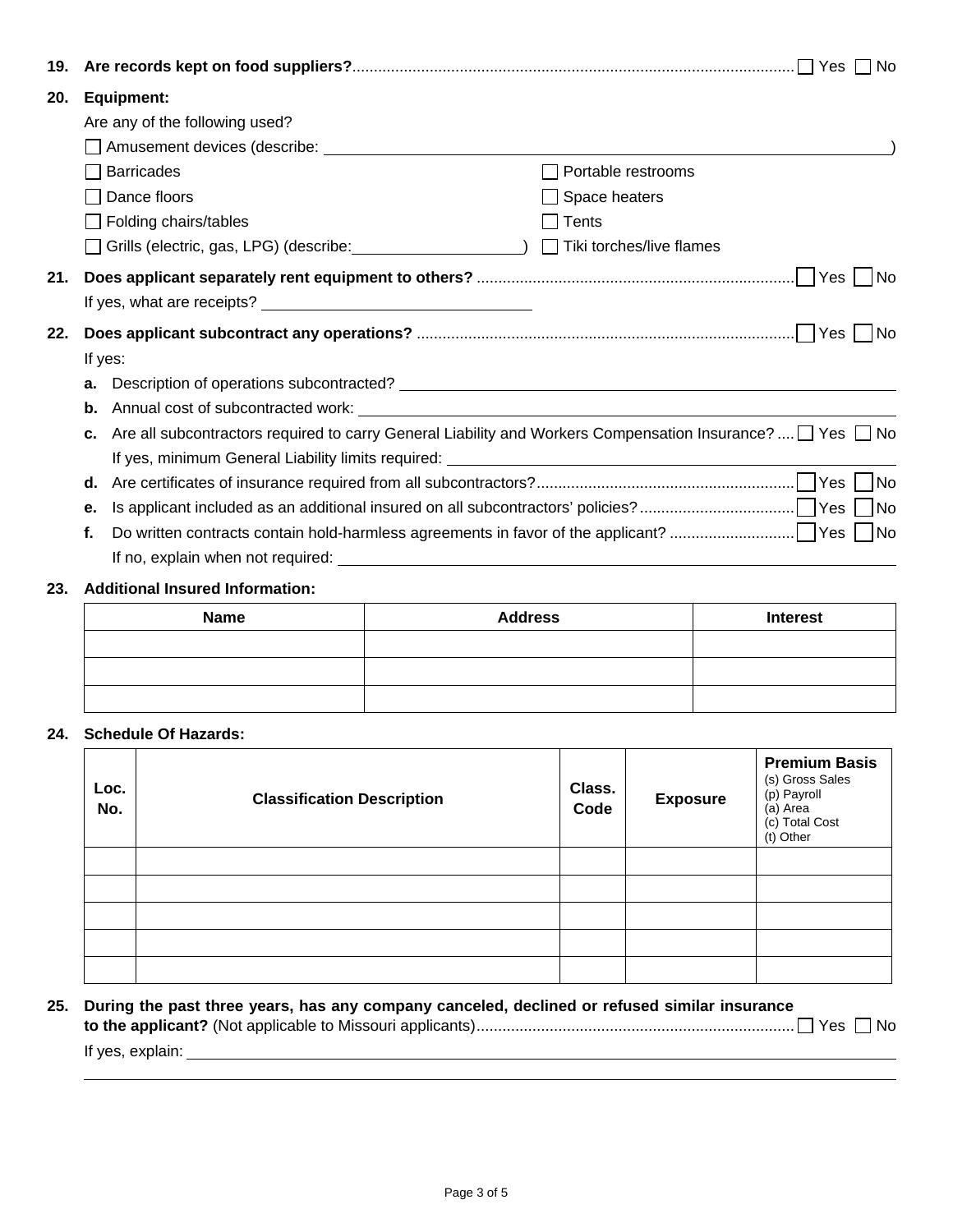| 26. Does risk engage in the generation of power, other than emergency back-up power, for their |
|------------------------------------------------------------------------------------------------|
|                                                                                                |
| If yes, describe:                                                                              |

| If yes, explain and advise where insured: |
|-------------------------------------------|

#### **28. Prior Carrier Information:**

|                                     | Year: | Year: | Year: | Year: | Year: |
|-------------------------------------|-------|-------|-------|-------|-------|
| <b>Carrier</b>                      |       |       |       |       |       |
| Policy No.                          |       |       |       |       |       |
| Coverage                            |       |       |       |       |       |
| Occurrence or<br><b>Claims Made</b> |       |       |       |       |       |
| <b>Total Premium</b>                |       |       |       |       |       |

### **29. Loss History:**

| Indicate all claims or losses (regardless of fault and whether or not insured) or occurrences that may give<br>Check if no losses last five years.<br>rise to claims for the prior five years. |                            |                |                           |                                            |
|------------------------------------------------------------------------------------------------------------------------------------------------------------------------------------------------|----------------------------|----------------|---------------------------|--------------------------------------------|
| Date of<br><b>Loss</b>                                                                                                                                                                         | <b>Description of Loss</b> | Amount<br>Paid | Amount<br><b>Reserved</b> | <b>Claim Status</b><br>(Open or<br>Closed) |
|                                                                                                                                                                                                |                            |                |                           |                                            |
|                                                                                                                                                                                                |                            |                |                           |                                            |
|                                                                                                                                                                                                |                            |                |                           |                                            |
|                                                                                                                                                                                                |                            |                |                           |                                            |
|                                                                                                                                                                                                |                            |                |                           |                                            |

This application does not bind the applicant nor the Company to complete the insurance, but it is agreed that the information contained herein shall be the basis of the contract should a policy be issued.

**FRAUD WARNING:** Any person who knowingly and with intent to defraud any insurance company or other person files an application for insurance or statement of claim containing any materially false information or conceals for the purpose of misleading, information concerning any fact material thereto commits a fraudulent insurance act, which is a crime and subjects such person to criminal and civil penalties. **Not applicable in Nebraska, Oregon and Vermont.**

**NOTICE TO COLORADO APPLICANTS:** It is unlawful to knowingly provide false, incomplete, or misleading facts or information to an insurance company for the purpose of defrauding or attempting to defraud the company. Penalties may include imprisonment, fines, denial of insurance, and civil damages. Any insurance company or agent of an insurance company who knowingly provides false, incomplete, or misleading facts or information to a policy holder or claimant for the purpose of defrauding or attempting to defraud the policy holder or claimant with regard to a settlement or award payable from insurance proceeds shall be reported to the Colorado Division of Insurance within the Department of Regulatory Agencies.

**WARNING TO DISTRICT OF COLUMBIA APPLICANTS:** It is a crime to provide false or misleading information to an insurer for the purpose of defrauding the insurer or any other person. Penalties include imprisonment and/or fines. In addition, an insurer may deny insurance benefits if false information materially related to a claim was provided by the applicant.

**NOTICE TO FLORIDA APPLICANTS:** Any person who knowingly and with intent to injure, defraud, or deceive any insurer files a statement of claim or an application containing any false, incomplete, or misleading information is guilty of a felony in the third degree.